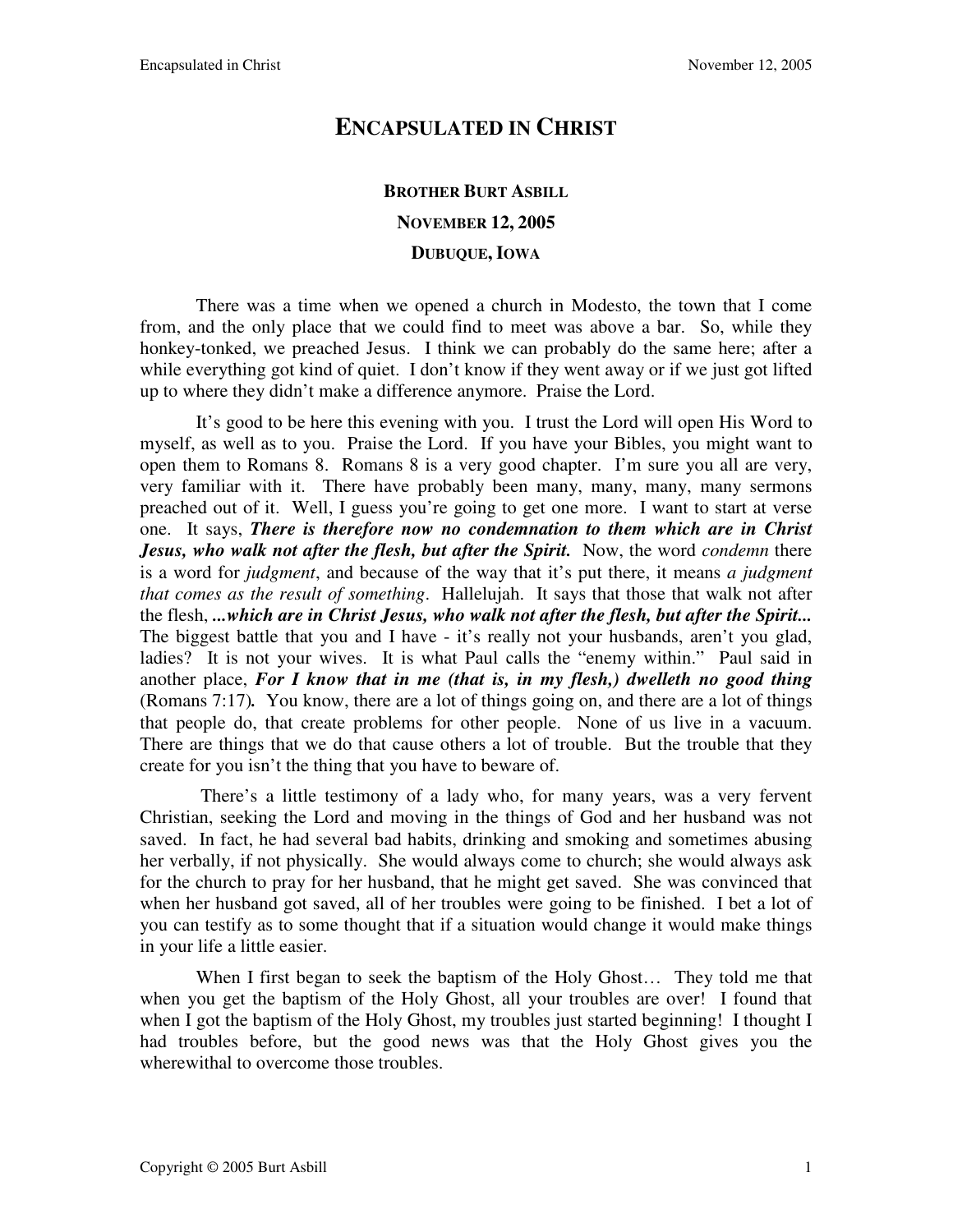Well, she prayed, the church prayed, and God was faithful. One day the husband got saved. Not only did he get saved, but man, he got revved up for God. He got so revved up for God that it started giving *her* a problem. So I would really judge, from the outcome of all that, that her husband wasn't really her problem. Of course, many of you ladies are probably convinced otherwise, but the Bible says that we wrestle not against flesh and blood (Ephesians 6:12). Hello! Do you hear that? Personalities really do not have anything to do with the fact of what we wrestle with.

Brethren, I think we're living in a critical, crucial time. I really do. It says that wickedness will increase, and I see much evidence to that in our time frame. I don't know what it must have been like in Sodom and Gomorrah, but I do know one thing that Jesus said when he was in Capernaum. He said that if the miracles that had been done in Capernaum had been done in Sodom and Gomorrah, Sodom and Gomorrah would have repented (Matthew 11:23-24)! So, that tells me that the time frame that Jesus was living in was somewhat worse and the people that were involved were somewhat more hardhearted. What must it be like in this day and in this hour, almost two thousand years down the road?

 Sometimes I think that I'm going to have to get away from it, but I have a lot of information that comes across my path with regard to the Signs of the Times articles in the K.I.T. Bulletin. It seems like everybody is sending me these little articles, and, you know, I have to read them. They are about all of the things that are going on in the political arena: the sodomite's agenda, the ACLU agenda, all of the things that are going on. We're like the frogs in the pot. You know, the frog is in the pot, swimming around in the water, and it's not hot, it's just kind of tepid, and then the fire gets turned up and the frog just keeps swimming until he gets anesthetized and boiled to death. Then he ends up on the plate for somebody's dinner, or at least his legs do; I don't know if they eat the rest of him. But the fact is, that is something like a picture of the condition of the church.

There are a lot of things that you and I can get caught up into as far as religion is concerned, but religion isn't something that you and I want to focus on. What we need to be focusing on is our relationship with Jesus Christ. That is what you and I need to be focusing on. The more that you are at odds with humanity, the more that you should be in tune with God. Hallelujah. Because it says in the last days it shall be, what? Brother against brother? Children against parents? Parents against children? A spirit of lawlessness (Matthew 10:21, Mark 13:12). That's something that you young people and younger young people should be really considering in the aspect of your relationship with your parents. When you are at odds with them, and contention and strife and things are going on, and you just don't like the way you're being treated and all of that, and in you rises up something that wants to resist the authority that is over you, you need to remember what age of time you are living in. I'm not saying they're right, I'm not saying they're wrong. I'm talking to you kids; now, I don't care, if you consider yourself a kid at my age, that's fine. I'm talking to you. But you have been put in a particular place for a particular reason, you have been delivered a particular word. Be that as it may, I don't know what kind of job your parents have done, I don't know what kind of example they've set. The fact of the matter is, it doesn't matter. It doesn't matter, do you understand? It doesn't matter because in God, there is much capability and potential that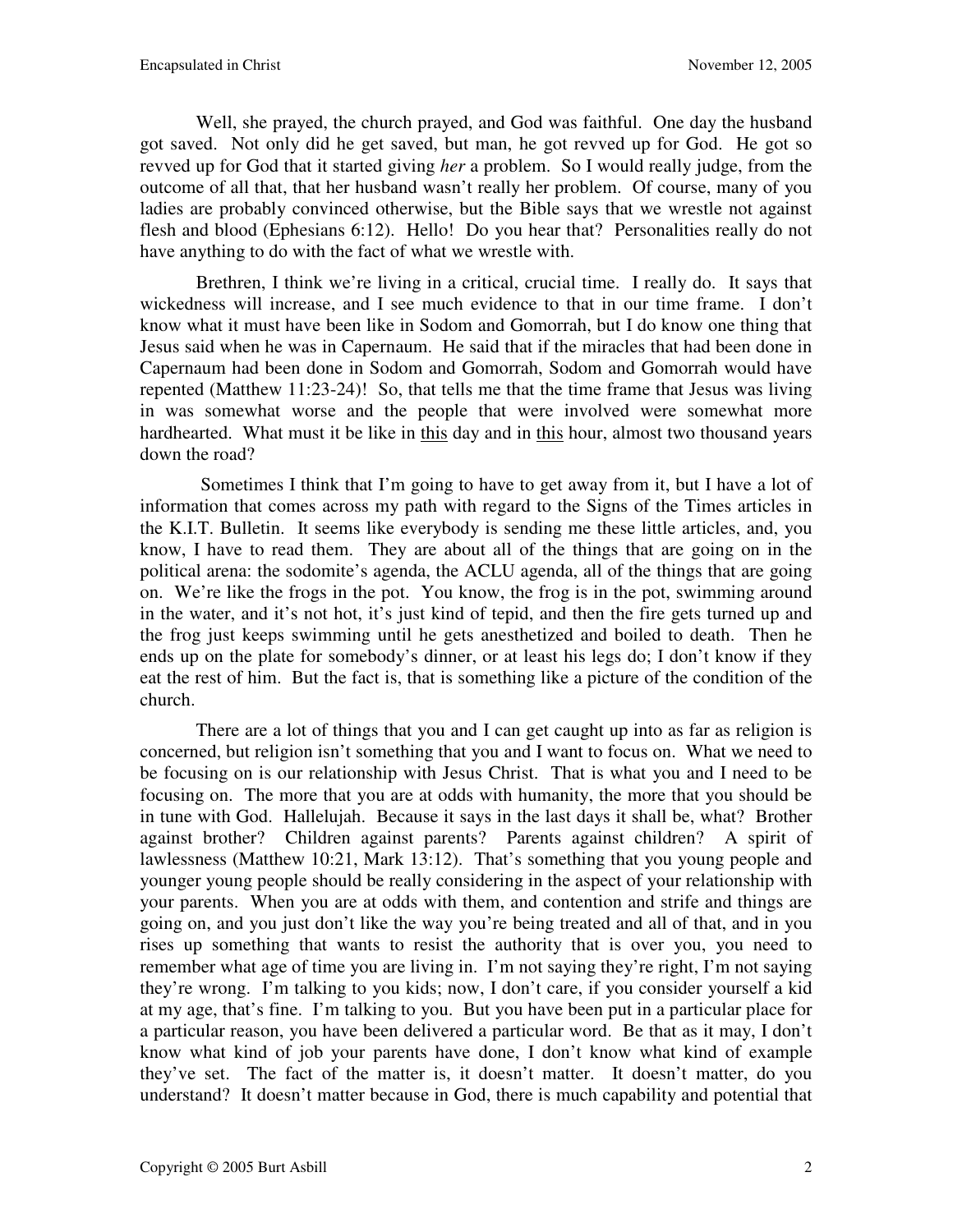is at your disposal as a young person. It does not matter what your age is, whether you're five, six, seven, eight, nine, four, three, two, one! I don't care. I don't care what it is, because the Holy Ghost has no basis of numerical value. It doesn't look at you as something of an entity that cannot comprehend. Of course, the older you get, the more responsible you become and the more liable you are before the Lord.

We don't believe the Holy Ghost. We don't believe the power of the Holy Ghost to circumvent any and every situation. We do not believe that it can give us the power to move beyond the place of our humanity and our finite thinking to where it can expand out and beyond what we can see with our eyes, touch with our hands or hear with our ears.

You know, my body is telling me something and what it's telling me I don't like. I don't want to hear it; I don't want to recognize it. It is not as though I am playing the game of denial. Believe you me, in the morning there's no denying, or at the end of the day, there's no denying. There's no denying the fact that I'm not as strong as I used to be, I don't have as much wind as I used to, I don't have as much strength as I used to. But the fact of the matter is, there is something that God has given me that has given me the ability to circumvent my weakness. Come on! It can circumvent my weakness, for it says when I am weak, who is strong? He is strong (II Corinthians 12:10)! That means that there is something that He has to do in the fact of me being weak! That is why Paul could say, "I glory in my infirmities" (II Corinthians 12:9). If Paul had never been stoned, how would he know he could be lifted up and go on and do whatever he was doing? If he had not been flogged, how could he have stood at the end of the day and said, "I bear in my body" (Galatians 6:17)? How could he have said that? He couldn't have said that. Now, it's not as though we go and say, "Alright here, beat me with the cat-o-nine tails thirty-nine times." Don't worry. God will take care of it. He'll give you the opportunity if you're fortunate, maybe.

Now, the Bible says that there is no condemnation (Romans 8:1). Did you hear that? There is no condemnation. What did they teach me in science? For every cause, there's an effect. For every disobedience, there is a judgment that comes, not for the purpose of chastising you and making you feel bad that you were such a naughty person, but to get you to recognize your position of being out of harmony, out of sync, out of position, out of place with Almighty God's intent for you in the plan and the purpose that He has. My goodness. We are so easily, easily diverted. Of course, you're not easily diverted, right? You probably pray four or five hours a day and are out on the street witnessing, and doing those things that are necessary to perpetuate the Kingdom of God, right? You go to church every other night, at least, right?

*There is therefore now no condemnation to them which are in Christ Jesus,*  who walk not after the flesh, but after the Spirit (Romans 8:1). There is a difference between being **in** Christ Jesus, and having Christ Jesus in **you.** Then why do we have so much trouble with it? Why do we have so much trouble with that thought? We have trouble with the fact that we are not demonstrating the reality of what it means to be **in** Christ. If I am in Christ, I am encapsulated. Not only am I encapsulated, I am incarcerated. *I therefore, the prisoner of the Lord, beseech you…* brethren, *…that ye walk worthy of the vocation wherewith ye are called* (Ephesians 4:1). Did you hear the word *vocation*? Oh, he probably meant being an electrician, being a carpenter, being a plumber, being an accountant, being this, being that, whatever it is to make a living.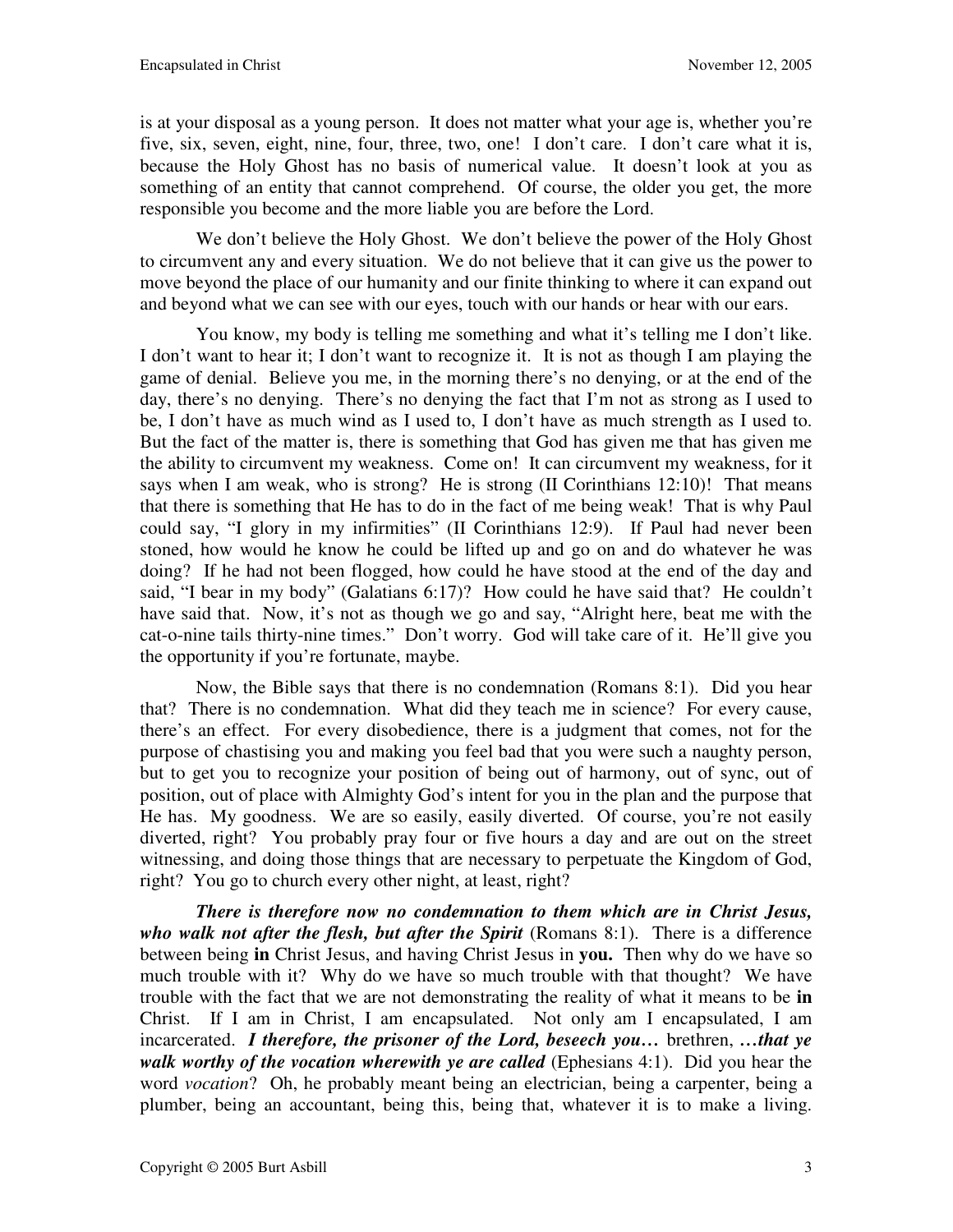Right? Or going to school or learning your ABCs or your 123s. Or maybe what was meant by vocation was being a part of a five-fold ministry. Oh, yes, that must be what it is! No, he's talking about one thought, one thought alone. Have you ever given it any thought how it is that we, being so many and varied in abilities, are required to be the same in one certain respect? Because the focus is not supposed to be on what we are, but on what He is and what that translates into with regard to the thing that He, God, expects. God wants a son!

Do you know that Paul was a one thought person? It's amazing how many times he could write that thought. In all of the epistles and books, I mean, the one thought developed into an entire New Testament. It wasn't so much that Paul was so concerned about what was *going to be*. It seems like we're always looking off, "What's going to happen? What's going to happen out there? What's going to happen over here? What's going to happen over there? Or what kind of revelation can come forth in the midst of all of that? What does it mean and how does it work and what can I do with it?" Paul wasn't so much into that type of thinking. He did have the revelation of the end time, but he had a revelation of the end times from the perspective of God's thought and intent from the very beginning. He said, "Whether I'm in the body or out of the body, who cares?" (II Corinthians 12:2-3) Who cares? We would probably try to psychoanalyze the feeling or try to figure out just how it worked and what kind of feeling we had, and so forth. "Were the lights down and was the music playing and what song were we singing and what Bible verse were we reading? What thought was coming to me when all of this happened and I had this experience, 'Whether in the body or out of the body'?" "Did you see me around that day? Did you recognize me? Did you see me there? I was there. Did you see me?!" No, his attitude was, "Whether in the body or out of the body, God knoweth. I don't care!" But he says he was lifted up into the third heaven. Praise God! Do you understand? There was something of a reality, there was a thought, there was an intent that was so much before him, and we're missing that mark, brethren. We as a church, collectively, probably individually as well, are missing that mark. I'm not here to get you all out into the mully-grubs because you're, "Oh, we're missing the mark." That is not my intent. My intent, God help me, is to get you excited, to get you endeavoring to look beyond the end of your nose. We're like the man where it says he beholdeth himself in a glass and he goeth away and forgets what manner of man he was (James 1:23-24). We are stuck with our nose glued to the mirror. All we see is me, myself and I. Government of the people. Government of Burt Asbill, for Burt Asbill, by Burt Asbill. Hallelujah! "We just had a landslide vote! It was unanimous! I'm president!" Of course, your lifestyle is probably a little different than mine, the devil you're fighting is probably a little bit nicer than the one that I'm fighting and he probably hasn't done as much damage to your psyche as he has tried to do to mine. Of course, the little devil that is inside of you is probably not as bad as that little devil that is inside of me.

Brethren, there's something that you and I need to come to grips with: **when we got saved, we got born again**. The church doesn't understand what it means to be born again. It is like, "I get born again and I get up in the morning and I'm still Mr. Burt Asbill, not Burt in Christ or Christ in Burt. Oh, I've got something of a twinge, and sometimes I think it's indigestion. I get these little hiccups of righteousness that kind of bring me back, or jerk me up and bring me back to some cognizant knowledge that, 'Oh, there's a God out here somewhere!'" Most of us really don't even really, really, **really**,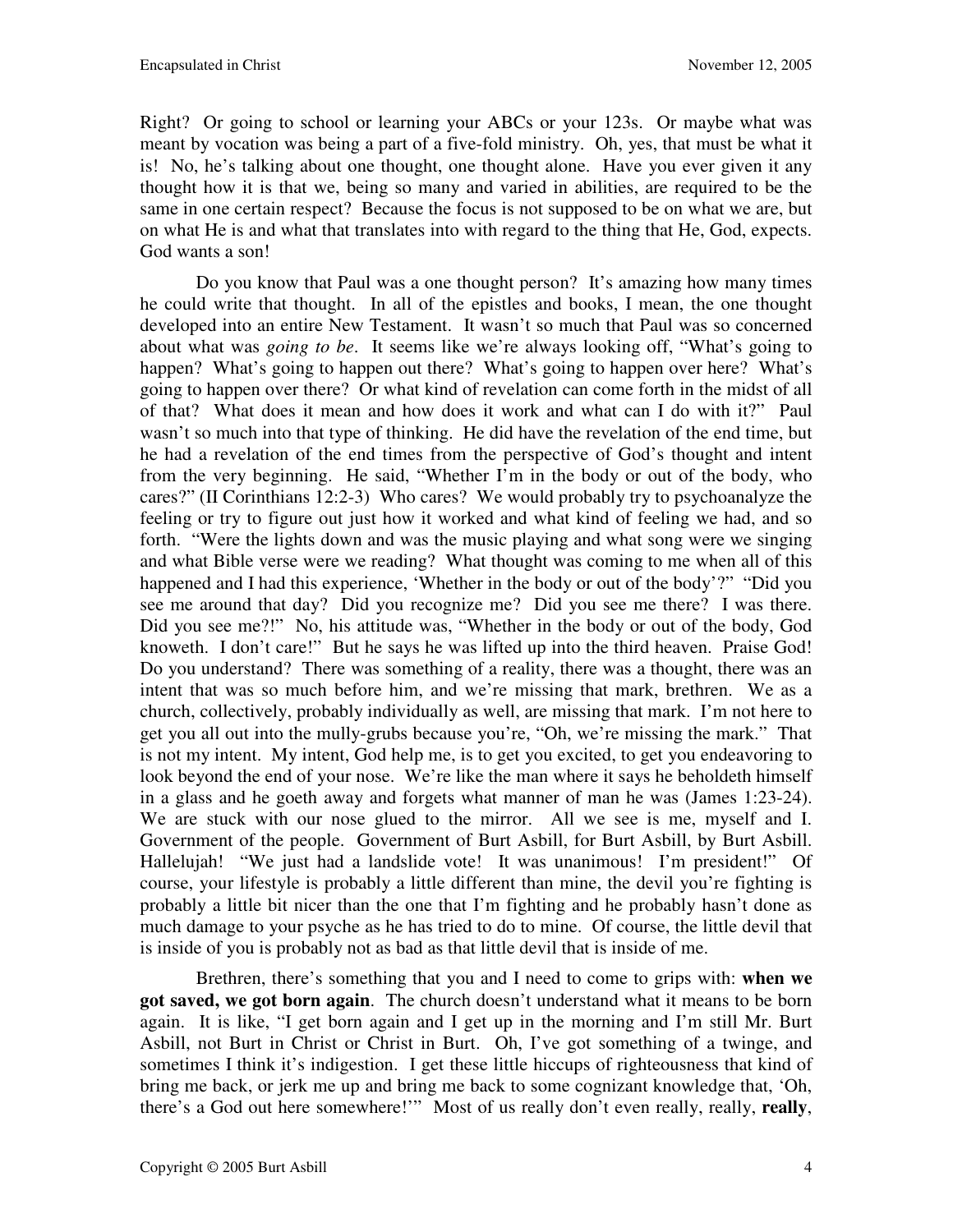**really**, **REALLY**, **REALLY**, **REALLY**, **REALLY**, **REALLY**, **REALLY**, I mean **REALLY, really** know God. To a lot of us He is still something of a figment of our imagination. He is something that is written about in this Bible. He is something from which we get, oh-oh-oh, revelation! But what God wants you to know is, if your revelation of God doesn't do something for you personally, individually, to where you become something collectively good, then you're missing God! You're missing God! God is not interested in knowledge without the reality of Him being manifested in the midst of that knowledge! Now, He could come down and vaporize Himself, or whatever you call it. Manifest, materialize. You know, whoomp - and there is God! But that's not how God wants to manifest Himself. God did that at one time. What God now wants to do is to manifest Himself in a greater measure, in a greater way, in a fuller dispensation, in a fuller magnitude, in a fuller, visible, viable, real set of circumstances in real honest to goodness God people! That's what God wants to do. That is what He has always wanted to do. That is what He said back there in Jeremiah, but alas, we have gotten so bogged down. The house bogs us down, our kids bog us down, our wives bog us down, our husbands bog us down, the guy at work bogs us down, our paycheck bogs us down, or we begin to have this ache and that ache and we begin to have this problem and that problem and we don't sleep at night. Hallelujah. Well, if you can't sleep at night, I say get up and go pray. That's what I do, I get up and go pray. I mean, Holy Ghost prayer. I don't mean, "Oh, God, help me go back to sleep!" Of course, none of you have laid in your bed for an hour-and-a-half looking at the wall, saying, "God, I wish I could go back to sleep," and the only thing you prayed for was sleep. You finally you got your sleep, but unfortunately, that was all you got. That was all you got.

There's something about the reality of the business of God that God is wanting to do in the midst of a people that are willing to **give themselves over to the doing of it!** Let me affirm something; whatever you do for God *isn't going to be comfortable!* Hello! There went my prosperity doctrine right out the door. It's not going to be comfortable; it's not going to be fun in the sense that the world looks at fun. Oh, it might be exciting for a while, until you get really scared to death! You know what being scared is like, don't you? Oh, of course, you probably haven't had that experience over there in Africa. Let me tell you, I've been over there so many times and every time I go over there, I always get scared to death! Because I'm always being put into a situation that I don't want to be put into! Well, we want our little oatmeal in the morning and we want it a certain way, and our toast has to be buttered just the right way, and then we have to have our coffee and we have to have the right amount of sugar and the right amount of cream. And if everything isn't right where it's supposed to be, something happens! Then everybody starts looking for flack jackets and helmets.

Brethren, the world is going to hell! THE WORLD IS GOING TO HELL! You and I are supposed to be **saviors** of the world (Obadiah 1:21). **Saviors** of the world, sons of God. Oh, hallelujah. But we have difficulty manifesting our saviorhood in the midst of our personal, private environment! My God, hallelujah! There is just so much to do, so much to do, and not enough people to do it. I don't care what it is, anywhere that you are, there is just so much *that can be done*, with regard to God, if it is nothing more than fasting and praying and seeking the face of God! The fact of the matter is, God is trying with all of His might to get us into Him, so that when the indignation comes we can be hid! That doesn't mean that He is going to take us and stick us over in a corner and put a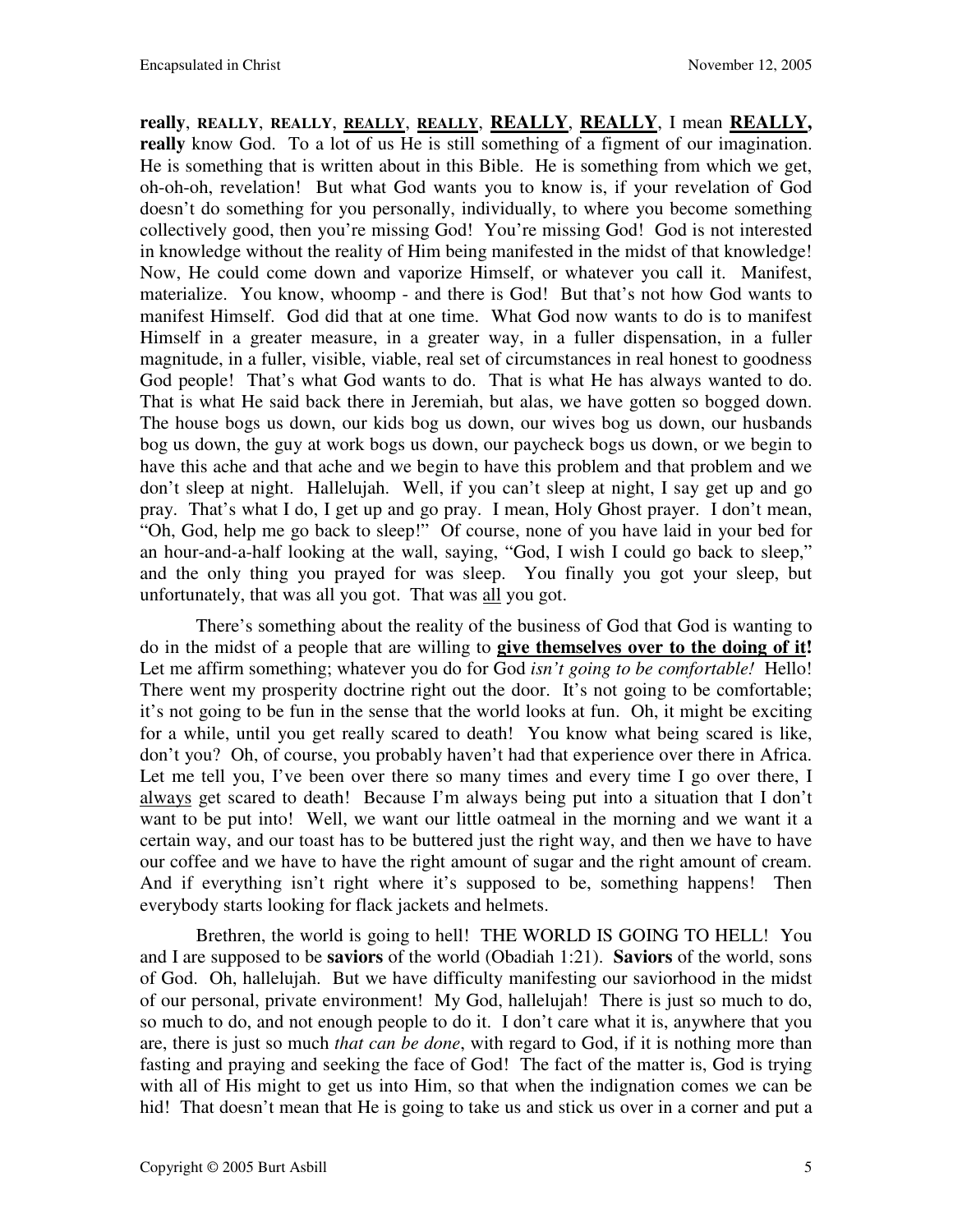box on top of us where nobody can find us. Hallelujah. What it means is that you and I will have a position, a place of authority. We are so rooted into the things of the world.

I have been thinking about a particular set of circumstances concerning some that are in this word. It is a situation that I have been thinking and praying about all this week, looking to God. We came with a word that they should begin to knock on doors and look for the opportunity of God moving with them collectively to accomplish the will of God. But, you know, the devil is not dumb, so what he did was to kick every one of them upstairs. He gave them good jobs and good benefits and all the things that go with that kind of environment and now they're hooked; do you know what I mean? They're hooked. So now they don't only have to struggle with doing what God wants them to do, they have to get unhooked! Well, some of us are hooked. Some of us are hooked with our own smartness. We're hooked with our humanity. My God! There is something that God wants to do; there is something that God wants to manifest and the fact of the matter is, none of us can do it. It is only God that can do it, but we have to make ourselves available to Him in order for Him to do it!

Somebody recently sent me an article. We think we're so far advanced. I say we have degenerated. I was reading in this article about these young men, one was sixteen years old and a commander-general in an army, one was representing as an ambassador at seventeen or eighteen. There was a twelve-year-old that was teaching. These are not people that had gifted IQs. They were just people that were diligent and dedicated and **they applied themselves.**If we applied ourselves to fasting and prayer and to seeking the face of God, and then walking it out in our everyday experience, what is there that could stop us from accomplishing the purpose for which we are born again? Hello! You know, I don't have to tell you that you're not acting like Christ. I don't have to tell you that; I don't have to explain. "Well, A, Christ would do this and B, Christ wouldn't do that and C, Christ wouldn't do that and D, you did this and you did that and you did this and that and this and that." Then you would say, "What do you mean, I did all that?! Well, what about you?" Pretty soon, you've got hell. Not God, hell. You got, not heaven, you got hell, that's what you got. Somewhere, somehow in that equation, somebody has to begin to act like God. That doesn't mean, sanctimonious, better-thanyou, I'm-not-going-to-answer-you, I'm-not-going-to-talk-to-you. No, it doesn't mean that at all. It means with a broken and contrite heart, not before an individual, but before God! I can make you think that I'm this or I'm that or whatever, but God knoweth the frame, God knoweth the problem, God knoweth the trouble.

*There is therefore now no condemnation to them which are in Christ Jesus…* In Christ Jesus is a position that is designated for you and me. In CHRIST JESUS! Now, if Christ is in me, everywhere I go, Christ has to go, for He says He will never leave you or forsake you (Hebrews 13:5). So that means I could go out this door, go into that pool hall over there, begin to shoot pool, drink beer, smoke cigarettes, and God is right there with me. Now, to you, that may seem bad, but what about getting into a temper tantrum? What about getting into some sort of depressed funk because somebody did something you didn't like? That attitude that is not Christ, is it any worse? What about not aspiring to the things of the Kingdom, but instead, pursuing after the things that are out there in the world? I told a young man here the other day, "You know, affluence and natural blessing are not a sign of God's favor." To think everything is fine and hunky-dory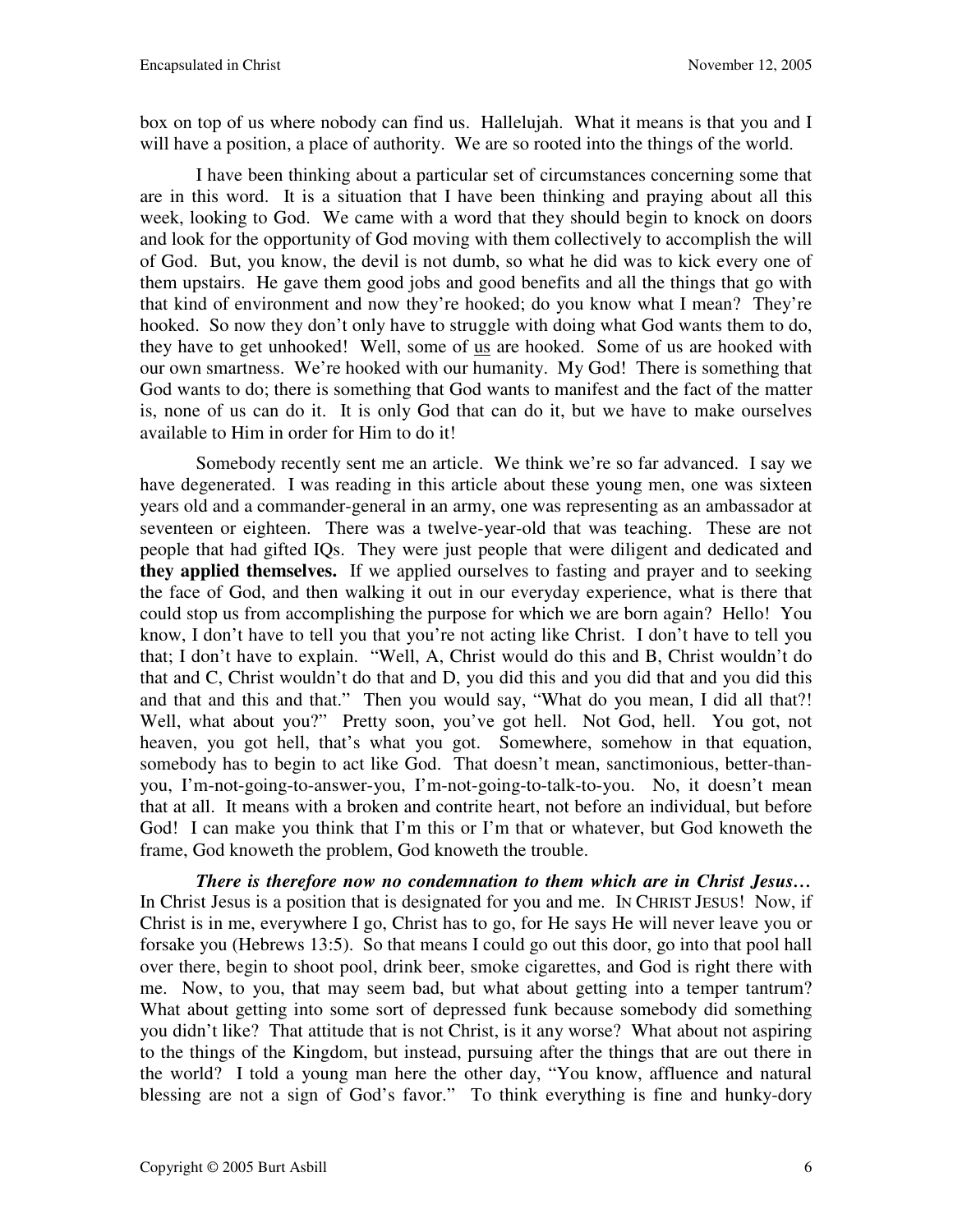because you have finally achieved some extent of financial prosperity. "I got a little nest egg." Poof - and nest egg's gone. You can't control the economics of tomorrow. You can't even control the economics of today. You can't control your health. You can't control the weather. One thing that I found out in farming is that, unless you have an inside track with the Boss, it's an impossibility. When it's supposed to rain, it doesn't rain. When it's not supposed to rain, it rains. It doesn't just rain a little bit; it comes down in buckets. It came down so hard one time that our corn just all went flat on it's face before the Lord, only I didn't think it was before the Lord, not until it got resurrected, anyway.

There is a position, a place that God is bringing us into. There is something that God is wanting to give unto us, an understanding, a glimpse. If we could be like Moses was, just to have some of the desire that he had to know Yehovah! Can you imagine going in before the Lord? Having Him talk to you? Having Him give you instruction? Being called up on the mountain? Wouldn't you like to have been in his shoes? Well, the problem was, my humanity probably would have been just as scared as the other two hundred and ninety-nine million Israelites that said, "You go, Moses, lest we die (Exodus 20:19)!" He wasn't high priest, but he could go into the Holy of Holies and commune with the Lord and have that fellowship. We seek the wrong things, do you know that? We seek the wrong things. He didn't say, "Well, I want to know what's going to happen in the end time. I want to know what's going to happen. What is this thing called the five-fold-ministry? What is the thing that is called baptism of the Holy Ghost? I want to know these things, God. What are all these?" No, he said, "I want to know You." He didn't want to know anything but God. Somehow he had this understanding that everything else was irrelevant and had no value, *unless he knew God*. He said, "I want to see You. I want to see Your face (Exodus 33:13,18)." Did you know Moses was not ignorant? This man was a learned man. He wrote part of the Bible; they say he wrote the first five books of the Old Testament. He knew that **no man can see God and live!** (Genesis 32:30, Exodus 33:20). But, you see, that didn't make any difference. You and me, there's a difference. We want to hang on to some sort of shred of our personal environment, our personal identity, our position, our place of being human, of having the right of being human and being considered by those around us as being a little bit more special but still human! Of course, that is not the church's problem. Yes, it is. It is the church's problem, from the least to the greatest. We are trying to hang on to some shred of our personal identity!

Today as I was driving over, I was pondering a word that Jesus said. He said, "No man can take My life from Me (John 10:17-18)." Now, you may think He was only referring to the end of the matter. That is not what He was talking about, in reality. You see, He had a walking personal relationship with God, but He was also in the midst of gross humanity all around him, making demands upon Him, creating problems for Him. You don't think Peter wasn't a problem? Squabble and bicker; this man, Yeshua, had His head in the clouds, feet on the earth. He was talking to the Father and hearing the bickering of James and John and Peter and the rest of them. We are not much farther along than them. We're thinking that we are much farther along in the the sense of what is before us, the magnitude of eternity that is staring us right in the face!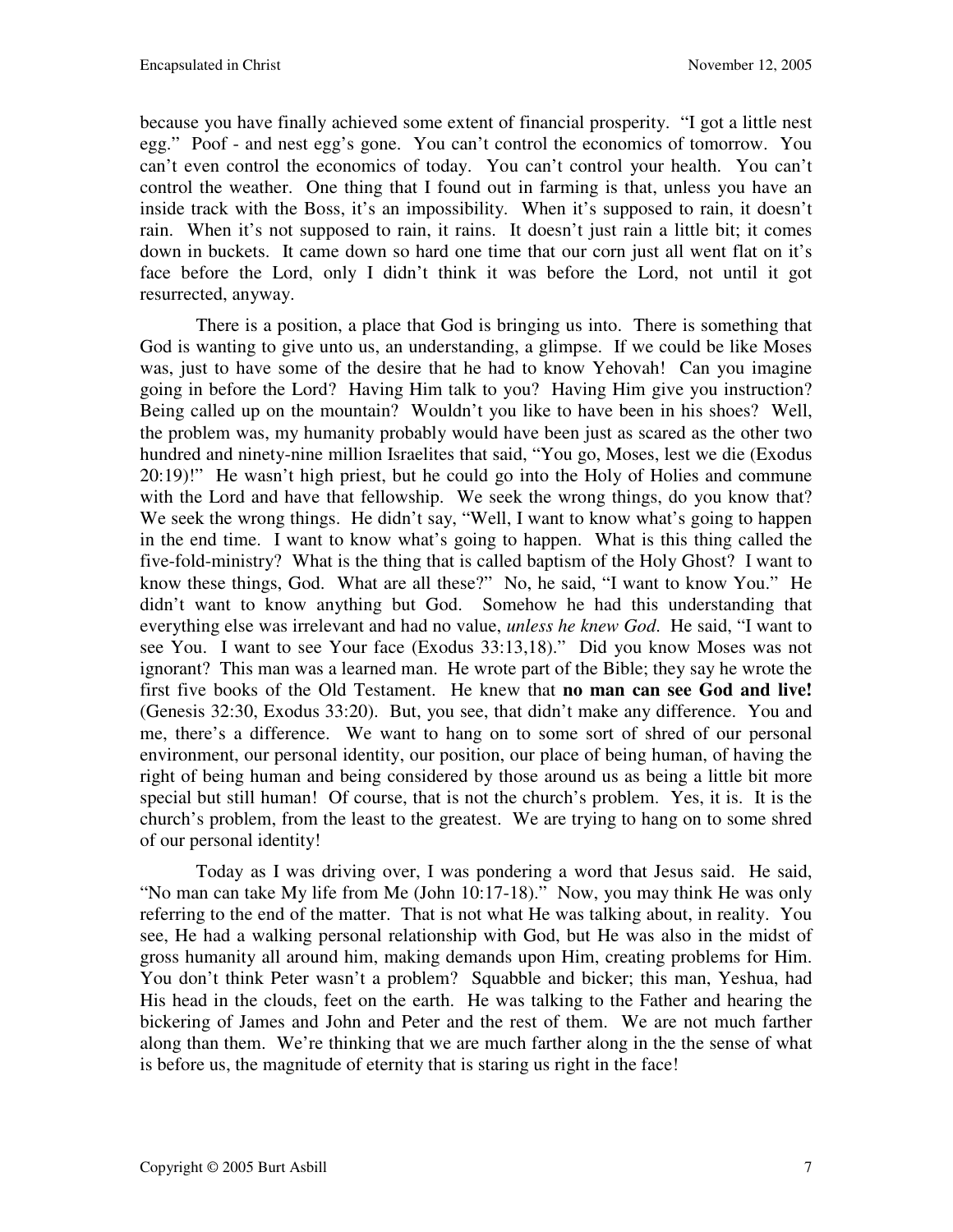We get so easily offended. It says, *There is therefore now no condemnation to them which are in Christ Jesus…* That means if you and I aren't in Christ Jesus, there is a condemnation that we are bearing. We think it is because the other person is thinking bad thoughts about us. Sometimes those bad thoughts are not necessarily right, but they're not all necessarily *wrong*. You see, when our humanity becomes so stubborn and so resistant, then God will go outside of humanity and He will use the mule, the jackass, to talk to you with regard to your rebellion, your place of resistance. The authority that you are resisting isn't the authority that is in the house or in the home or in the land or in the things of the government. That is not the authority that you are resisting, because God says He put those authorities in their position, in their place - to do what? What are they to do? They are for the purpose of chastising the wicked. If you get in your car and drive down the street like a maniac, how far do you think you'll get? Well, you will get just about as far as the next cop. That is as far as you are going to get. Now, you might luck out and make it down to the end of the street and not get it, or you might make it past the end of the street and out into the freeway and not get it, but somewhere along the way **you're going to get it!** Because, let me tell you something, your eyes can't be everywhere at the same time and still drive! These guys are really sneaky. They hide behind trees, they hide behind barrels, they hide behind signs, they hide everywhere! Somewhere, sometime, the finger of God is going to come down on you - if you are lucky! Or you might find yourself wrapped around a guardrail. Somehow, someway, judgment always comes to you and me when we're outside of God. If we knew that, if we really believed that, I think we would be a little more fearful, a little more cautious, a little more careful about relationships, for one thing, and also with regard to our attitude towards God. Proverbs tells us that to fear God is the beginning of wisdom (Proverbs 9:10).

How many of you know that God is not a part-time job? Hello? Have you figured that one out yet? Amen. God is not a part-time job. God is not someone Who wants just a piece of you ten percent of the time, twenty percent of the time, thirty percent of the time, forty percent of the time! God didn't create you for that purpose. Now, you could say, "Well, it was unfair." Maybe it was, who cares? You can take it up with Him in eternity. He created us to need Him, because He put something of Himself in us, and that something is incomplete without the rest of what it is that that little something is a part of. As long as you and I are out there pushing and testing and moving and doing this and doing that without fulfilling the will of God, it is nothing more than a lesson in futility. You can be the best mother, you can be the best wife, you can be the best husband, the best brother, the best sister and still be totally, absolutely unfulfilled. Why? Because, in all of that, unless you're doing it *as unto the Lord and working toward His objective,* it brings no revelation, it brings no infilling, it brings absolutely nothing of God into your soul to complete the thing that is inside of you that needs the fulfilled will of God!

We use the illustration of cutting off the hand and putting it on the table. How much a part of the body is that hand if it is on the table and it is separated from the body? That is basically what you and I do in our everyday activity as we are endeavoring to be human in a human environment. We do not have the fulfillment, unless what we are doing is the thing Christ wants us to do, or let me put it this way: it is the thing that Christ Himself *is doing*!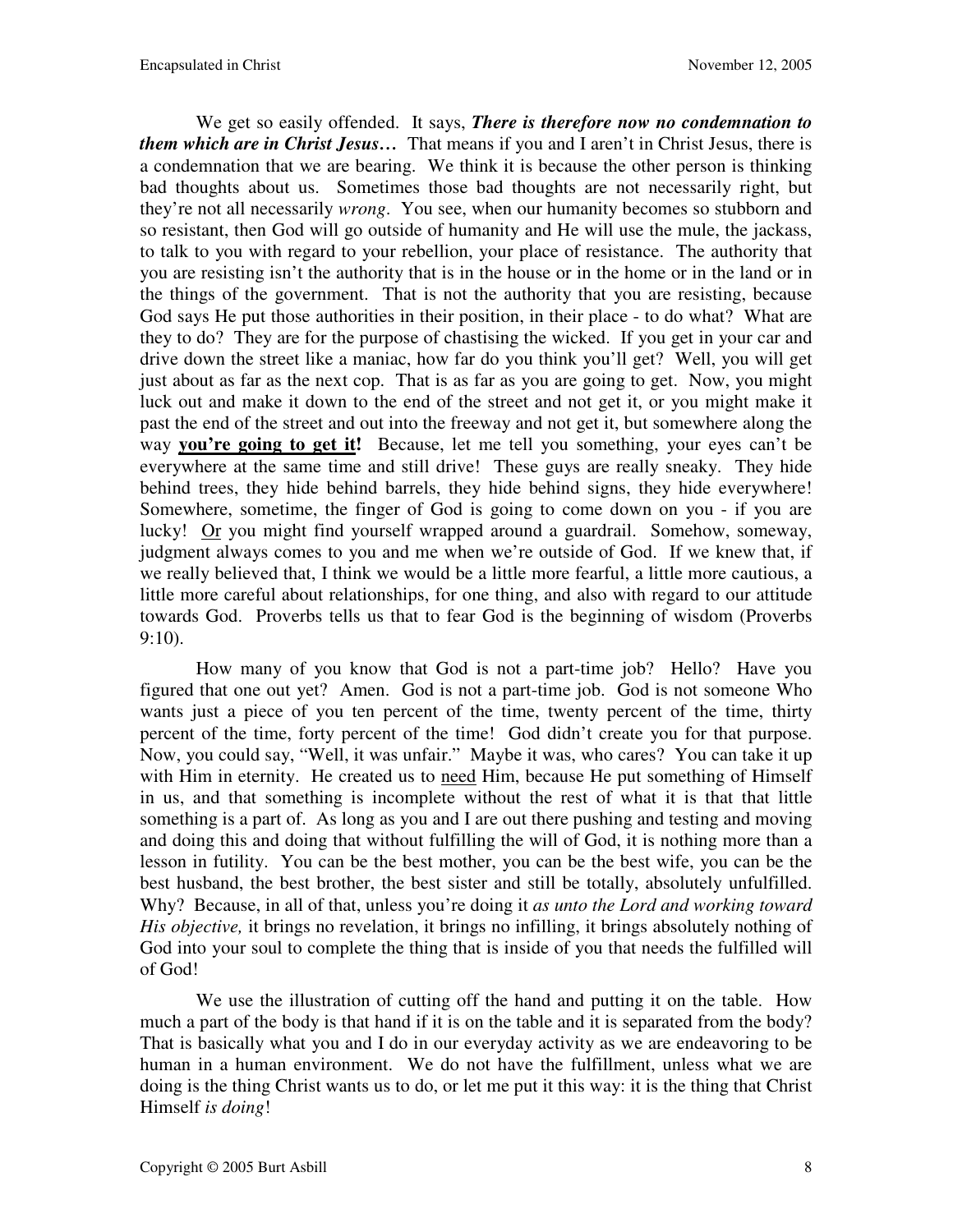I made a discovery, and probably some of you have made the same discovery. It isn't what I suppose, or it isn't what I *think*, it is what I *know* because God has given me an assurance, God has spoken to me a word, and I don't mean, "Thus saith the Lord." I mean, there is something of God that says, "This is Me! Move hand! Move foot! Move hand! Move foot!" And it's there, it's working, it's bringing forth the reality of God! When all hell is breaking loose around me, it is not bringing me into a place of tumult and confusion and trouble and tribulation, where I begin to look at myself instead of God. "Oh, woe is me, poor me, I'm gonna be completely dissolved." But the Word holds me steadfast to His plan and His purpose to bring me to a point of fullness.

It says, *There is therefore now no condemnation to them which are in Christ Jesus, who walk not after the flesh...* Brethren, let me put it as simple as I can: "flesh" means doing whatever it is you're doing and doing it, not as unto God, but as unto yourself. As it is in school, so it is in God. God gives us instruction, He gives us the mechanics and we begin to act as though we are Christian and move in a Christian environment and become, as it were, "Christian" in our actions, but in the midst of all that Christian-ness, God gives you an exam. An exam!?!? You know, I used to hate them. I had this teacher and he would always give these pop quizzes. There was nothing "pop" about them, except for the fact that he just popped it down on my table, on my desk. And, of course, you know, I didn't have time to read, I didn't have time to study. Who needed to study? I have five fingers on one hand, five on the other hand and five toes on each foot. I can count up to twenty! Consequently, I never passed them. God gives us pop quizzes, He gives us pop tests, to determine how much of your doing is really God. Hallelujah. Somebody looks the wrong way, somebody says the wrong thing, somebody does the wrong thing and what happens? What goes on in that arena? What happens in that environment? **What is your attitude?** Is it *Christian*? Is it reconciliation? Is it harmony and peace and love and camaraderie? Is it, "Oh yes, yes, yes, you're absolutely right." Of course it is, isn't it? Just sweet, loving, everything's so hunky-dory, so much fun, all this good time, isn't that right? Or maybe you are like Mount Vesuvius? Smoke starts coming out your ears? Maybe not quite so visible. You just start rumbling, your earth starts shaking and you get that growling down inside, and it begins to shake a little bit. Maybe even after the first and second shaking, a little sssppttt - you just kind of spew out. Nothing like that ever happens to you, does it? Nothing like that at all. You're so loving, and oh so humble and absolutely Christian and so forgiving and everything is just good, and it just takes you *minutes* to get over everything! Praise God! I thought I was speaking to the wrong crowd. Well, would you say that you're in Christ? Would you say that your action is excusable before God? Do you think that there is something that is required in that kind of circumstance, that kind of situation? You know, I always told God, "God, just put me up in the mountain someplace, put me in a cave and I'll be fine." It wouldn't be fine. I find myself fighting with myself. Paul repeatedly speaks of the inward conflict, the war between his two selves (Romans 7:14-25). Have you ever been in those situations where you just start kidding around with each other and it gets a little serious and a little more serious and a little more serious, and pretty soon everybody's not kidding anymore. It's not fun, is it? It's not something that you can think back upon with pleasure. You walk away from the situation more damaged and more hurt than edified or exhorted.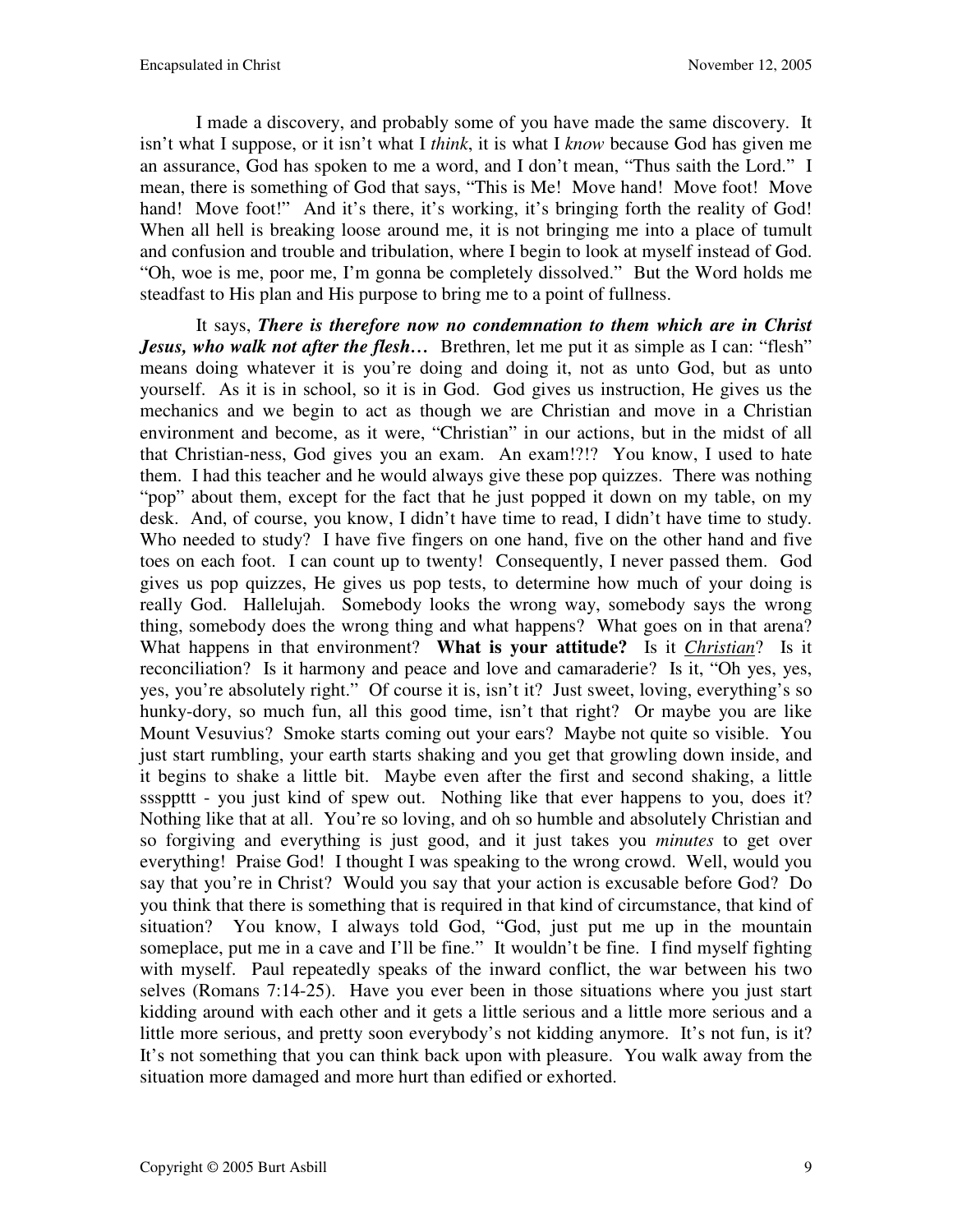God wants us to be Godly. That means I have to respond like God. I have to spend time with God, I have to have God inside of me and me becoming a part and being made up in the aspect of His character. That is where God and I get so mixed together that you can't see me anymore because you can only see God! That's what God wants. He has therefore, what? Given you and me this ministration of reconciliation. What reconciliation? Whereas, He was in the world and the sin that was in the world He did not… what? …give it to them, or count it against them. But He took it upon Himself (II Corinthians 5:18-19). Don't get me wrong. I don't say you can go out and start sinning for other people. That's not what I'm saying. What I'm saying is that there is a position, there is a place that the church has to be in at a certain time. There has to be a manifestation of that thing that God calls *son*! And if you're not manifesting in your home or in your private set of circumstances, you're not going to manifest it out there no matter how much you know, or what you got, or how many times you speak in tongues a day! You see, the Holy Ghost wasn't just given to you for the sake of you edifying yourselves, and speaking in another tongue. The Holy Ghost was given to you to lead you into truth. Truth about whom? Truth about Him, that the more truth I know about Him, the more truth I know about me and I find out that the truth about me isn't something that I necessarily want revealed anywhere other than in His closet, with Him. So I have to be covered over with Him. So completely, so entirely, so absolutely, totally encapsulated *in Him* that I cease to be. I really think that's what happened to Enoch, do you know that? I think that He got so close to God that He just walked into God. He pulled God down around Him. Hallelujah! Can you imagine knowing God so intimately, so closely, that one day you get up to God and just reach out and pull God over you, and as far as everybody else is concerned, you're God. "Where did he go? Where? I don't see him anymore. He's gone! He was here a minute ago and all of the sudden he's gone!" And all the time he's standing there *with* God! Maybe you don't want it. I *want* it. **I want it!** I WANT IT! It doesn't make any difference what my circumstances are. God created my circumstances. Of course, I may not think He knows what He's doing because I don't like what he's doing. Don't like it at all! Don't like the place I'm in. I don't like the thing I'm doing. I don't like what I have to do and here and there and all the demands that are being made on me. It's God. It's God! **It's God!** It's God, do you hear me? IT'S GOD! I have to buckle down, I have to get down before God and submit myself to that washing machine. Have you ever watched those washing machines? Back and forth, back and forth. I throw something in that water and it just pulls it down in there. Do you know, I really like doing that. I just throw it in and it just pulls it down! I say, "This is fun! I just put it in there, and it pulls it down." I don't know what you girls find hard about washing. I could sit there and watch that washing machine all day long, just pouring clothes in there. And when you pull them out they're nice and white and clean. But you know something? I not only see it going in, I see it coming out. I see it go in dirty and I see it come out white. I don't know that down there it's getting crunched and beaten and kicked and stomped and flipped around and twisted around. The sheet gets twisted around the towel, and the shirt gets twisted into the midst of it and it's all twisted up together! But they all come up clean. They all come up clean and so entwined. Of course, you can grumble and complain, "Oh, oh, oh, I have to get this all straightened out, blah, blah, blah, who ever invented this washing machine!" Hallelujah. Or, just watching the clothes dryer going around. I'm kind of strange, I guess. I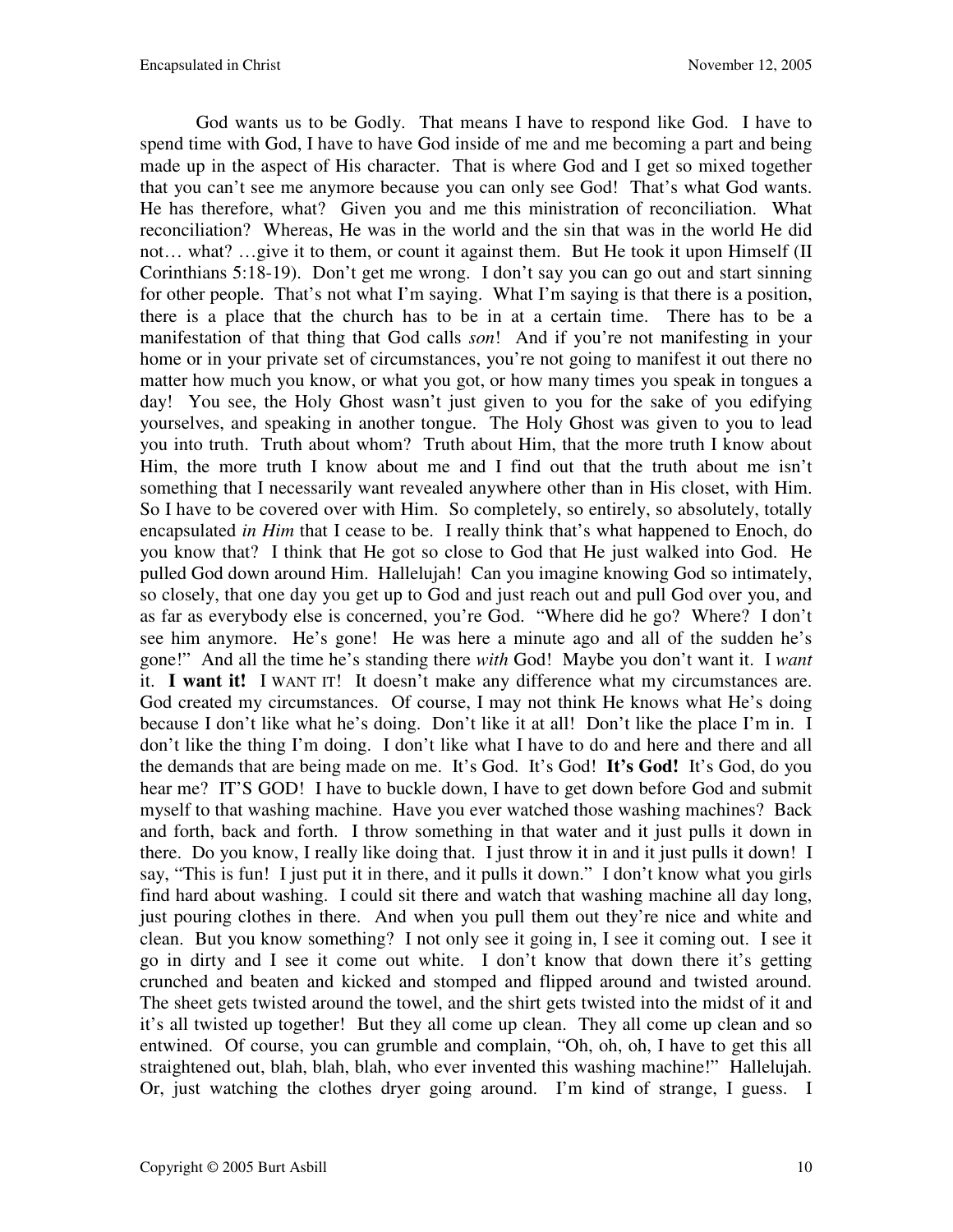remember when I was in the service, we had to do our laundry down at the Laundromat, and we would throw our clothes in that big old dryer. Now, of course, we just threw everything in there. We didn't take the whites, and put them in there and take this and put it in there and wait, wait, wait, or put them in another machine, we just threw *everything* in there! The dryer would be going around and around and around and this shirt would be diving this way - almost flying - and then this towel would be going around like this - and you're watching it and you can almost hear Beethoven - and in the midst of the dancing, here comes a sock! Oh, and when they come out… Ahhhhh! Just put your face in it. Course, that's a no-no, I understand. You don't want your greasy hair and face all over your clean clothes! But, boy, they smell so good! Clean! They smell clean. And, you know, the shirt didn't care if the sock was going in it's sleeve and coming out at the end of the cuff, or that some other piece was wrapped up in the midst of it. It didn't care! Didn't care! They were all in the fire together! In the fire together! To make it smell so sweet, do you know it took the heat of that drying element and the tumbling around together? Tumble, tumble, tumble, tumble, tumble, tumble. Sometimes we think we're just going around and around and around and around. Well, you're just in your dryer. Because I don't believe that it isn't without purpose. God is not foolish. God is not foolish. The fact of the matter is, God knows the end of the day, where you need to be, and He knows what it takes to get you there.

Therefore, those that are **in** Christ Jesus! Now, we could say, "Well, blah, blah, blah. Because of this, I'm out of sorts," and we begin to make all kinds of excuses. Let's just use it as a *positive*, and not as a *negative.* If you know you're under some kind of judgment, repent! It's quite simple. It's quite one, two, three-ish. You repent! "God, forgive me for being in the flesh. Forgive me for losing my temper. Forgive me for being frustrated. Forgive me for being rebellious. Forgive me for seeking to achieve my own way, my own way, my own way, my own way, my own way!" Quite frankly, *quite frankly*, I think the church needs to get back to basics in order to get on into heaven, into the revelation of God! It's not a word, it's not a knowledge, it's an entity, it's a personality. It's a PERSONALITY, do you hear, that has to be demonstrated within this vessel right here, IN THE CIRCUMSTANCE THAT GOD HAS PUT ME IN! I don't have to like it, but I can do it with joy *as unto Him.* You know, I can do a lot of things that I don't like to do, IF I do them as unto the Lord! I mean, there are a lot of things that I don't like to do. I just don't like to do them! And yet, God puts me there again, and again, and again, and again and one day He says, "Stop looking at it and *look at Me*!" I said, "Okay, let me try that for a while." I found out it works! Now, that doesn't mean that I like it any better, but there is something of a joy that I have in the midst of my "not liking." In the midst of what I'm in and what is going on, there is a joy that I have, an EXPECTATION of a hope that something is coming that is **MUCH BETTER**! Oh, hallelujah, **hallelujah**, **HALLELUJAH**!

It is possible, because it says, "For the law of the spirit of life in Christ Jesus has, what? MADE ME FREE FROM THE LAW OF SIN AND DEATH (Romans 8:2)! What it's really saying is, "For the law of the spirit of life in Christ Jesus has made me free from the law of sin and death in the aspect of **my humanity**!" You know, my humanity is under the law of sin and death and the only way that I can circumvent that law is to **get up in Him** and stop being human and start being divine! What we are speaking about is resurrection! I don't need to be whooshed off my feet, I don't need fuzzy-wuzzies going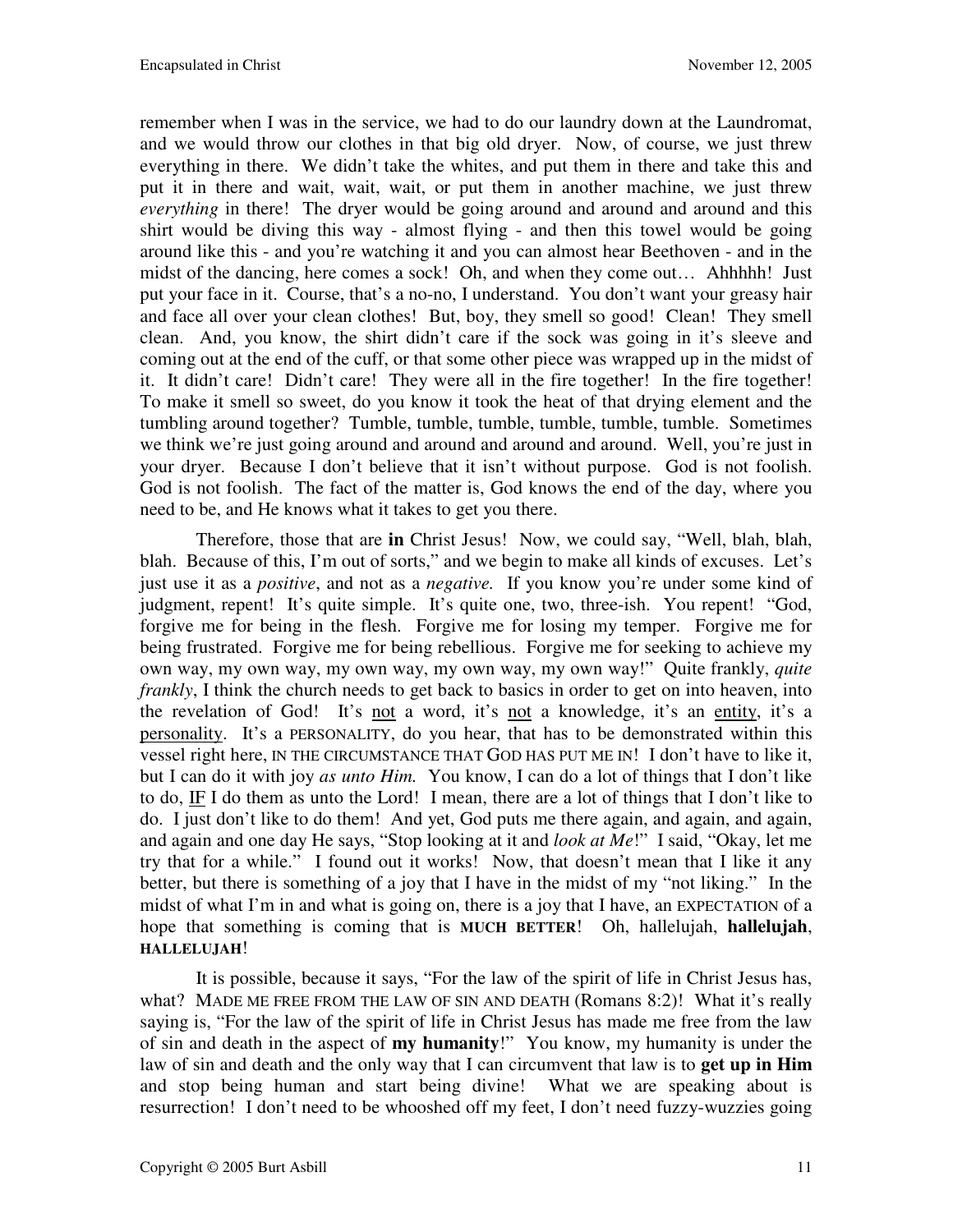up and down my spine, I don't need the hair standing up on end nor chills running up and down my spine. I don't need to be speaking in tongues in some glorious, assertive way. All I have to do is to know the reality **of His presence!** 

It is not that we don't have to overcome things. Brethren, may I say to you that we are all put into circumstances that we don't like? Something about them pricks us. It's not the utopia, the epitome of absolute happiness, the fulfillment of one's aspirations and dreams. Somewhere in the midst of that euphoric realm of humanistic thinking, something is *not right*. Something is pricking us. Something is saying, "You're not happy! You're not content!" The devil, he flashes this in front of you, he flashes that in front of you, he flashes this, he flashes that. Flashcards. You know what they are? And because we're not where we're supposed to be, we look and we begin to falter. You know, you think you're above certain propensities, at least I do, only to find out you weren't as good as you thought you were. Something happens, something is flashed before your face and it looks nice. "Weeell, that wouldn't be so bad, would it?" If it isn't God, if it isn't God, IF IT ISN'T GOD, it is of no value. Not only is it not of any value, but it is detrimental, *detrimental* to your position and - watch out - it could be hazardous to your spiritual health.

Romans 8:3, *For what the law could not do, in that it was weak through the flesh, God sending his own Son in the likeness of sinful flesh, and for sin, condemned sin in the flesh: 4That the righteousness of the law might be fulfilled…* not in Him alone, but **…***in us, who…* what? *…walk not after the flesh, but after the Spirit.* After the Spirit! Oh, hallelujah. There is just so much going on, brethren, that needs the strength of the Son. As the church has lost its strength, wickedness has increased in its boldness and the agenda of Satan has been politicized and manipulated to bring about an era of sin and death. There is no hope for our country, there is no hope for the world, outside of the intent and the plan of God. No hope. No hope! I don't believe that you young people have the twenty, or thirty, or forty years that I had to get ready. Things are changing. What are you going to do if they come knocking on your mom and dad's door and want to arrest them and take them off because they're preaching the gospel? What are you going to do? It's coming. It's coming. It's a sobering thought, but nevertheless, it's coming. The anti-Christ spirit that *hates* God, *hates* you. The more that you preach God, and the more that you bring forth and manifest the nature of God, the more it hates you. Without God, we don't stand a chance. That is how serious it is. I can paint it up, make it like cotton candy, but it is not. It is not. It is not. It is not.

There was a bill that was being pushed through the government. It went through the legislature, and I don't know if it's gone through the Senate yet. It is an agricultural bill, concerning subsidies for the agricultural community. Sounds harmless doesn't it? But do you know what the writers of the bill did? They took the sodomite agenda that says that if I talk to you about what the Bible says about sodomy, I am guilty of hate mongering, and they've attached it to an *agricultural subsidy program*. Now, this isn't state, this is federal. So that means, what they did in California, although it has no affect on you, could one day become a *reality*. Where is the strength of the church? Where is the power of the sons of God? What are you going to do, children, when you find yourself confronted with the reality of sin that wants to *kill* you? There has never been a day like we live in, where the malice of hell is being manifested in humanity, do you